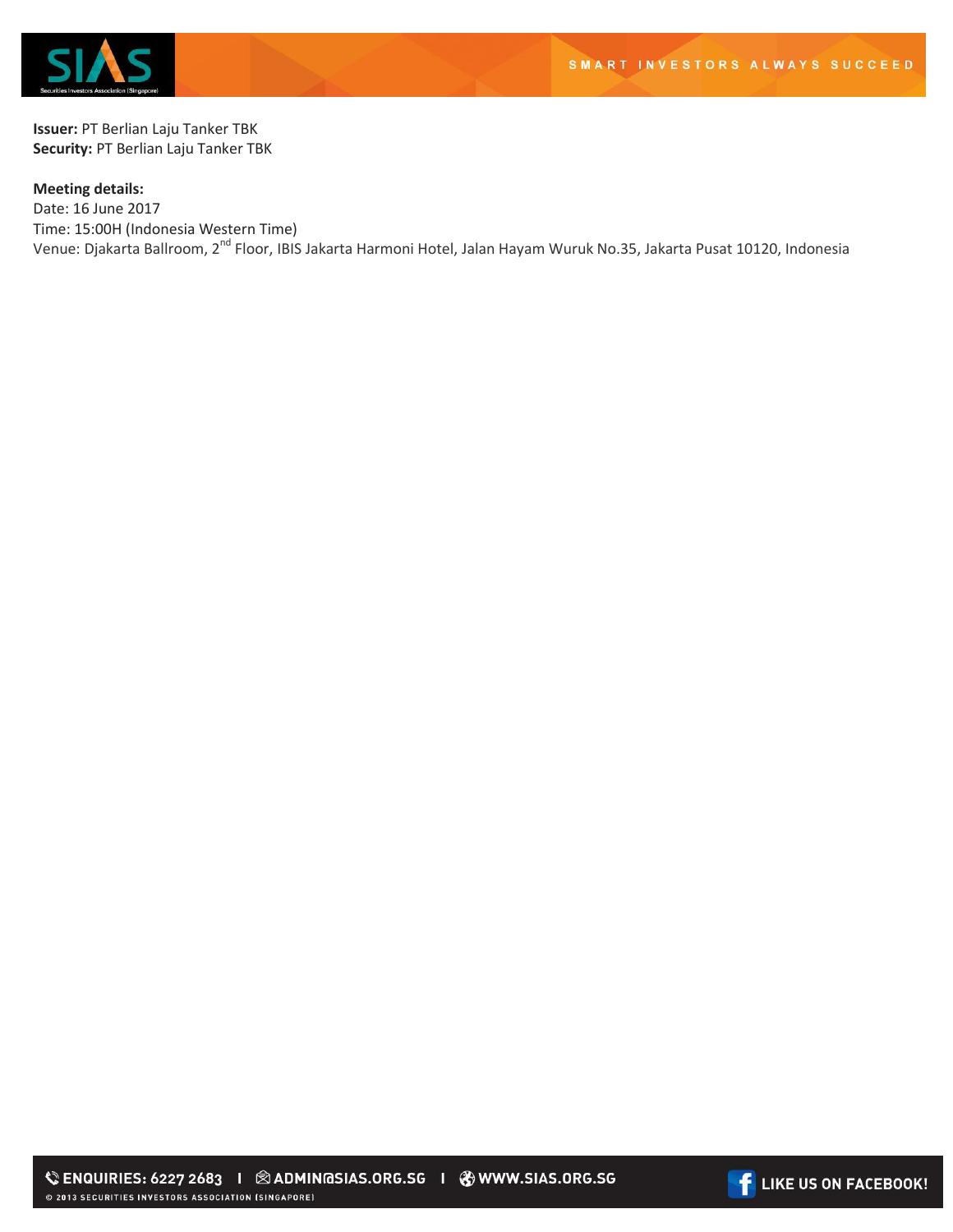

**Q1.** As disclosed in Note 34 (page 101 of the annual report – Overview of the restructuring plan), the company had its Restructuring Plan (Penundaan Kewajiban Pembayaran Utang or "PKPU") ratified by the Central Jakarta Commercial Court on 22 March 2013. This was followed by an amendment to the PKPU Plan in August 2015 which included, inter alia, the MLA restructuring, MCS issuance and the Debt-equity swap share issuance.

## **(a) How can shareholders obtain the documentation of the PKPU (and the subsequent amendment) to fully understand the impact of the restructuring on the group?**

For instance, the Secured creditors have agreed that "mandatory principal amortization shall commence from April 1, 2017 onwards with 32 equal quarterly installments in accordance with the Restructuring Plan" and "interest shall be accrued and paid on a quarterly basis commencing April 1, 2015 in accordance with Restructuring Plan" (page 112).

**(b)** As an example, without knowing the principal sum and the interest rate, shareholders would not be able to understand the financial position of the group and would not be able to assess the group's continuation as a going concern. **Can the company provide better visibility into the salient terms of the PKPU, including all the financial terms, repayment scheme and covenants?** 

**Q2.** In the company presentation titled "Public Expose" (as announced on SGXNET on 14 Jan 2016), the company had plans to submit its application to Indonesia Stock Exchange (IDX) to resume trading of shares of the company in February 2016. The company had estimated that resumption of trading on IDX could happen in March 2016.

In the annual report, it was disclosed that "IDX is still unable to give its permit due to certain parties who oppose the debt-to-equity swap shares".

The company's shares have been suspended from trading by the IDX and SGX since 25 January 2012.

- **(a) Can the company provide more information on the "parties who oppose the debt-to-equity swap shares"?**
- **(b) What are the company's plans to resolve the outstanding issues?**
- **(c) Are there any other conditions the company must fulfill for its shares to resume trading on the IDX and SGX?**

**Q3.** In the company's corporate governance report, the company stated that "Announcements and press release are available on IDXNET and SGXNET to ensure shareholders are informed on the events of the Company. … All information on the Company's new initiatives will be first disseminated via IDXNet and SGXNET followed by a news release, where appropriate" (page 81).

As seen in the table below, there were only 26 announcements on SGXNET by the company, which is substantially fewer than the 47 announcements made by the company on IDXNET and the 51 announcements for the Financial Services Authority & Other Authorities.